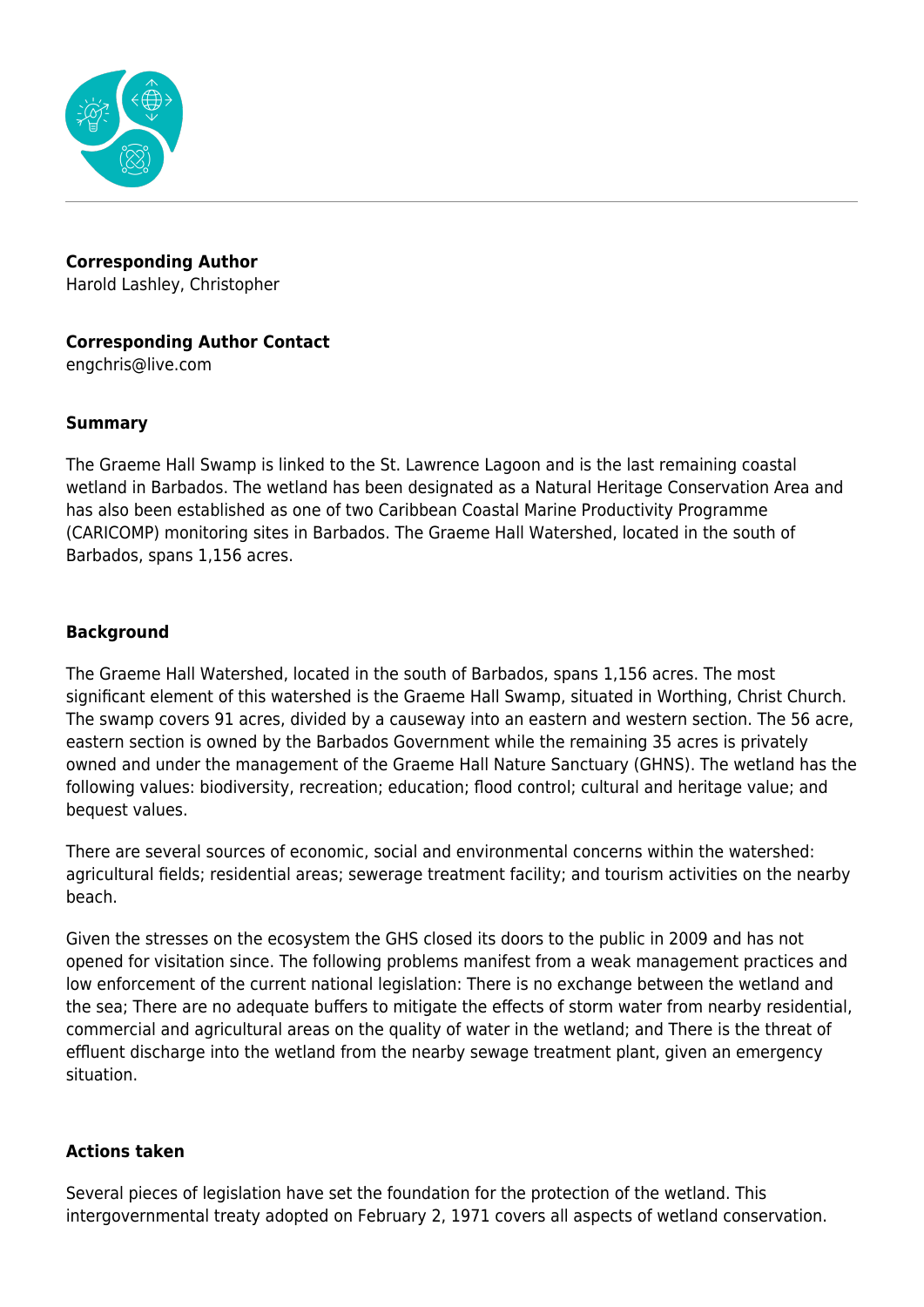Under this treaty all Contracting Parties must include wetland conservation considerations through the concept of "wise use" into their nation land use planning. The Graeme Hall Swamp was designated a RAMSAR site on December 12th, 2005 . The Convention on Biological Diversity (CBD) was open for signature at the UNCED Earth Summit in 1992. It is the largest environment convention with the following three primary objectives:

- 1. Conservation;
- 2. Sustainable use; and
- 3. Fair and Equitable sharing of benefits from utilization of genetic resources.

The GHNS has funded several studies on the watershed to quantify the impacts of land use on the quality of life in the ecosystem, as well as the value of the wetland to the country, its people and its economy. In addition, the Government of Barbados (GoB), has conducted several studies on the area establishing the need for a "Master Plan for the Graeme Hall Swamp and Associated Coastal Ecosystems". The public has been engaged through awareness initiatives. However, due to the challenges faced by the major stakeholders, the wetland continues to degrade. The legislation has not been enforced and the actions of the GHNS and general public were not enough to prompt action by the Barbados Government.

# **Outcomes**

The current actions are somewhat consistent with an Integrated and Adaptive Water Resource Management (I/AWRM) approach, in that the legislation and policies established do offer some level of protection to the wetland. This is mainly seen by the Government of Barbados' action to establish the wetland, in theory, as a Natural Heritage Conservation Area and Biodiversity Reference Area, recognizing it as the last remaining of its kind on the island. Similarly, the research and public awareness initiatives promoted stakeholder participation and collaboration, which are key to the success of I/AWRM. This was made evident in 2007, where over 6,000 Barbadians signed a "Friends of Graeme Hall" petition in support of transforming the wetland into a 240 acre National Park.

However, without the enforcement of legislation and policies established, the wetland is still under the threat of pollution via contaminated surface runoff and illegal dumping. Likewise, the petition alone was not enough to prompt Government to enforce the legal instruments due to the complexities and existing challenges of balancing the wetland's needs with the competing demands of its environs. Furthermore, the economic implications of enforcing these regulations could be seen as significant.

## **Lessons Learned**

The establishment of legislation is only one step in water resources management as without the political will to enforce the legislation, little progress can be made towards the wetland's restoration.

Indeed, numerous, but scattered actions were taken by the individual stakeholders, however, in order to develop a truly sustainable and mutually beneficial solution there is need for an integrated masterplan, developed with input from both stakeholders.